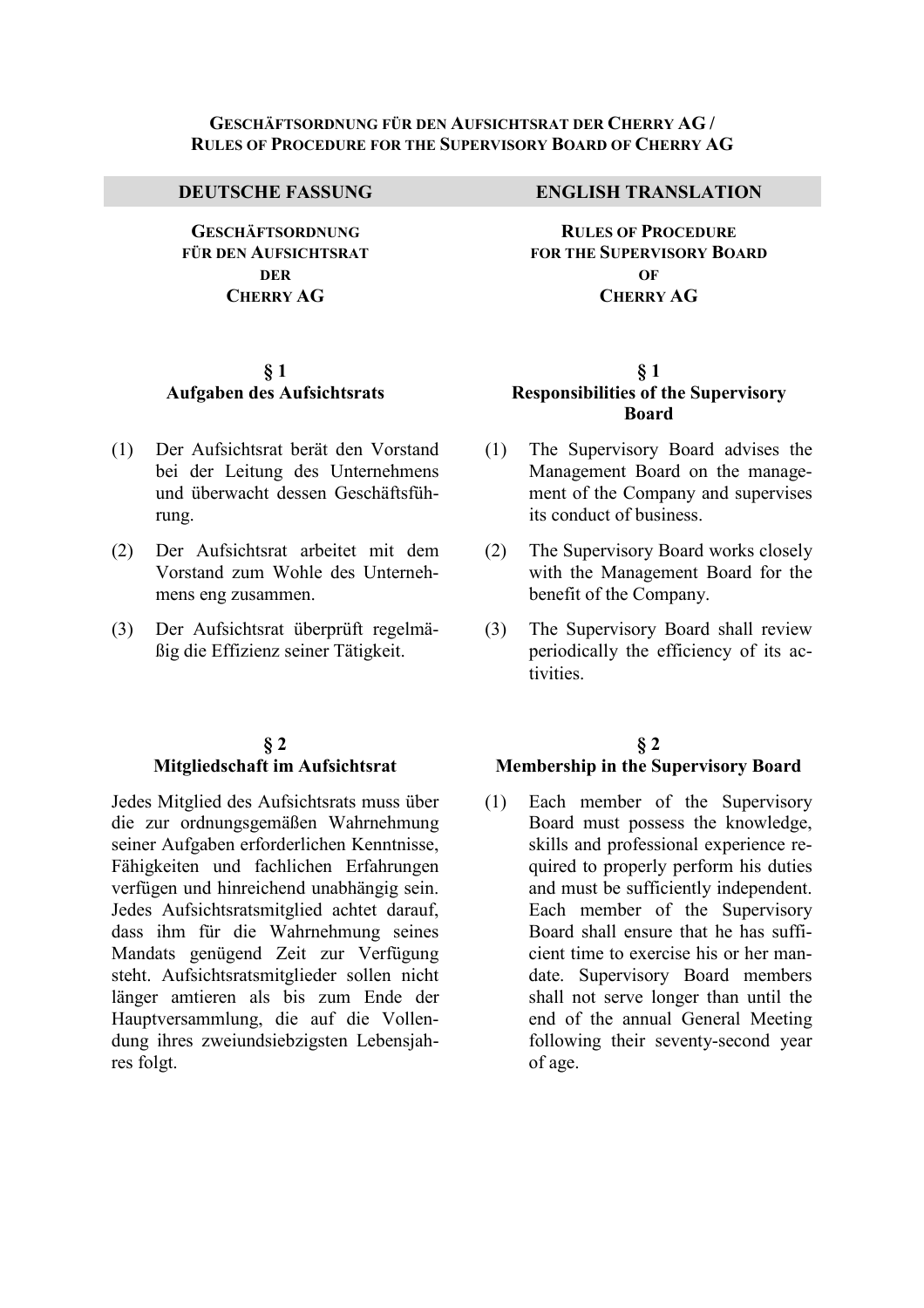#### **§ 3 Rechte und Pflichten der Aufsichtsratsmitglieder**

- (1) Die Mitglieder des Aufsichtsrats haben die gleichen Rechte und Pflichten. Sie sind an Aufträge und Weisungen nicht gebunden.
- (2) Die Mitglieder des Aufsichtsrats haben – auch nach dem Ausscheiden aus dem Amt – über vertrauliche Angaben und Geheimnisse der Gesellschaft, die ihnen durch ihre Tätigkeit im Aufsichtsrat bekannt werden, Stillschweigen zu bewahren. Dies gilt insbesondere für vertrauliche Berichte und vertrauliche Beratungen.
- (3) Die gesetzliche und auch in Absatz (2) verankerte Verschwiegenheitspflicht wird wie folgt konkretisiert:
	- (a) Vertrauliche Angaben im Sinne von Absatz (2) sind alle Angaben, die entweder ausdrücklich als vertraulich bezeichnet sind oder bei denen bei verständiger wirtschaftlicher Betrachtungsweise nicht auszuschließen ist, dass die Interessen der Gesellschaft bei ihrer Offenlegung beeinträchtigt werden könnten. Geheimnis im Sinne von Absatz (2) ist jede mit dem unternehmerischen und betrieblichen Geschehen in unmittelbarem oder mittelbarem Zusammenhang stehende Tatsache, die nur einem beschränkten Personenkreis bekannt ist, von der bei verständiger wirtschaftlicher Betrachtungsweise anzunehmen ist, dass ihre Geheimhaltung vom Unternehmensträger gewünscht wird und an deren Geheimhaltung im Interesse des Unternehmens ein Bedürfnis besteht.
	-

#### **§ 3 Rights and Duties of the Supervisory Board members**

- (1) The members of the Supervisory Board have the same rights and duties. They are not subject to orders and directives.
- (2) The members of the Supervisory Board shall – even after leaving office – maintain secrecy with regard to confidential information and secrets of the Company which become known to them through their activities on the Supervisory Board. This applies in particular to confidential reports and confidential discussions.
- (3) The statutory duty of confidentiality, which is also set forth in paragraph (2), is specified as follows:
	- (a) Confidential information within the scope of paragraph (2) includes all information that is either expressly designated as confidential or for which it is not possible to rule out, from a reasonable economic point of view, that the interests of the Company could be adversely affected if it were disclosed. A secret within the scope of paragraph (2) includes any fact directly or indirectly connected with the Company's business or operational activities which is known only to a limited circle of persons and which, from a reasonable economic point of view, it can be assumed is desired by the owner of the Company to be kept secret and that there is a need for their secrecy in the interest of the Company.
- (b) Beabsichtigt ein Mitglied des (b) If a Supervisory Board member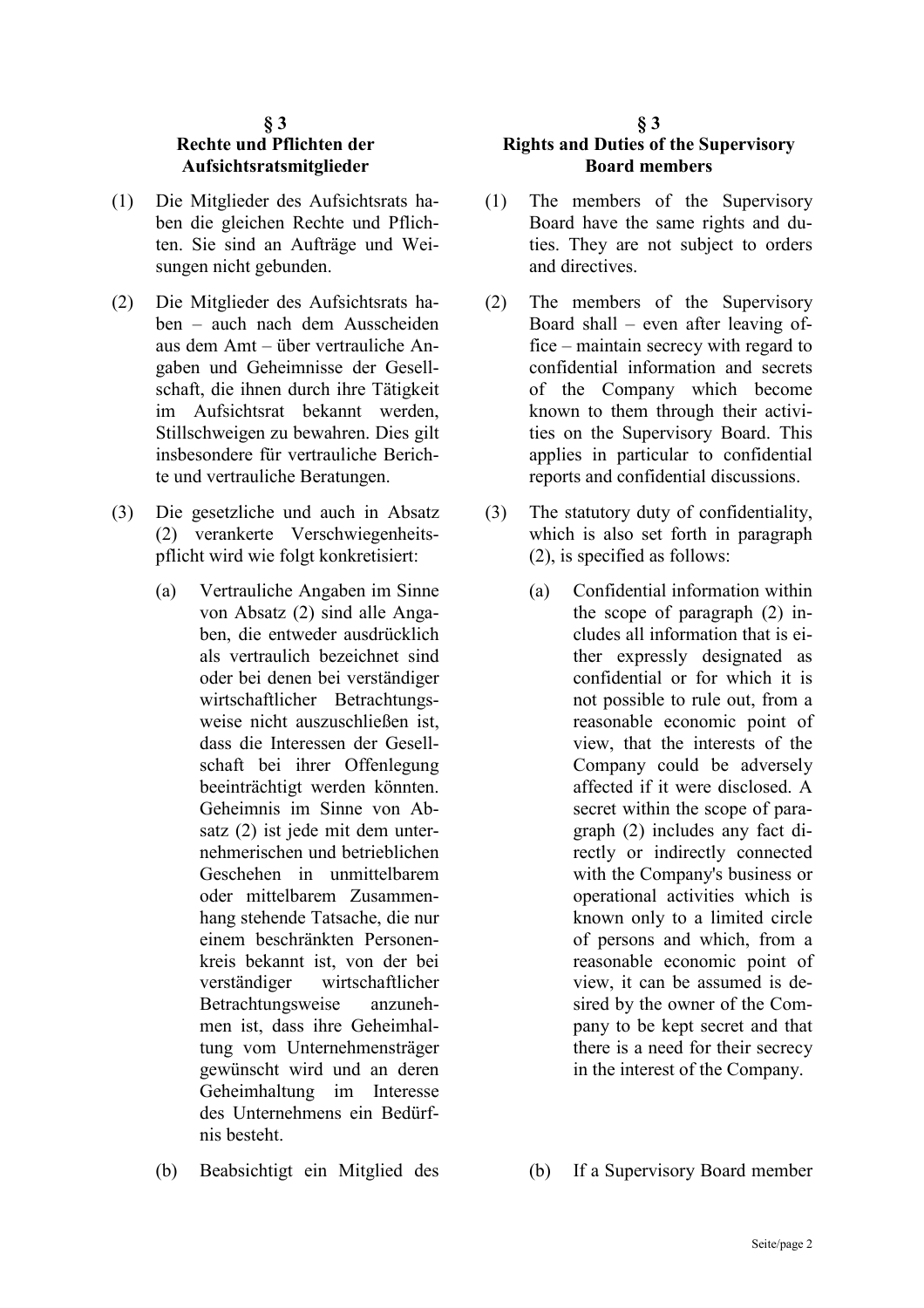Aufsichtsrats, Informationen an Dritte weiterzugeben, deren Mitteilung nicht offensichtlich zulässig ist, so ist zuvor der Vorsitzende des Aufsichtsrats darüber zu informieren. Wenn dieser der Bekanntgabe nicht zustimmt, hat er die übrigen Mitglieder des Aufsichtsrats hiervon zu unterrichten und eine unverzügliche Stellungnahme des Aufsichtsrats herbeizuführen. Bis zu dieser Stellungnahme hat das betreffende Aufsichtsratsmitglied über die Information Stillschweigen zu bewahren.

(4) Jedes Mitglied des Aufsichtsrats ist dem Unternehmensinteresse verpflichtet. Es darf bei seinen Entscheidungen weder persönliche Interessen verfolgen noch Geschäftschancen, die dem Unternehmen zustehen, für sich nutzen. Jedes Aufsichtsratsmitglied hat Interessenkonflikte, insbesondere solche, die auf Grund einer Beratung oder Organfunktion bei Kunden, Lieferanten, Kreditgebern oder sonstigen Geschäftspartnern entstehen können, dem Aufsichtsrat gegenüber offen zu legen.

# **§ 4**

#### **Vorsitzender und Stellvertreter**

(1) Der Aufsichtsrat wählt aus seiner Mitte den Vorsitzenden und einen Stellvertreter. Die Wahl erfolgt unmittelbar im Anschluss an die Hauptversammlung, in der die Aufsichtsratsmitglieder der Aktionäre neu gewählt worden sind, in einer Aufsichtsratssitzung, die keiner besonderen Einladung bedarf. Die Wahlhandlung leitet das an Lebensjahren älteste von der Hauptversammlung gewählte Mitglied des Aufsichtsrats.

intends to disclose information to third parties, the disclosure of which is not obviously permissible, the Chairperson of the Supervisory Board must be notified in advance. If the Chairperson does not approve the disclosure, he shall notify the other members of the Supervisory Board and seek the immediate statement of the Supervisory Board. Until such statement has been provided, the member of the Supervisory Board concerned shall maintain confidentiality with regard to the information.

(4) Every member of the Supervisory Board is committed to the interest of the enterprise. The member shall not pursue personal interest with their decisions or use business opportunities, to which the enterprise is entitled, for themselves. Each Supervisory Board member shall disclose to the Supervisory Board any conflicts of interest, in particular those that may arise as a result of a consultancy or board function with customers, suppliers, lenders or other business partners.

# **§ 4 Chairperson and Deputy Chairperson**

(1) The Supervisory Board elects a Chairperson and a Deputy Chairperson from its midst. The election shall take place following the General Meeting that has elected the new members of the Supervisory Board of the shareholders, at a Supervisory Board meeting which does not require a special convocation. The election shall be chaired by the oldest member of the Supervisory Board elected by the General Meeting.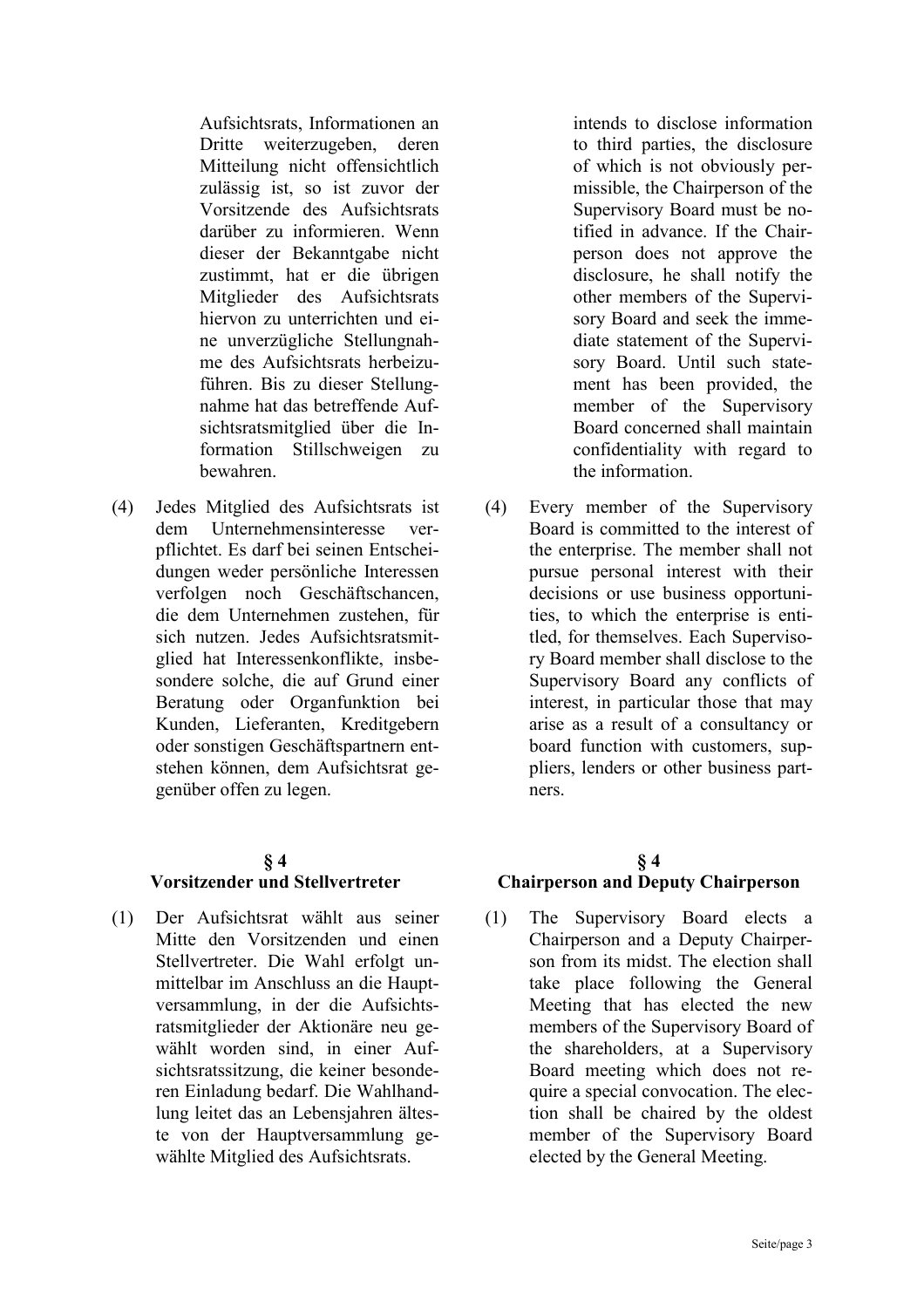- (2) Die Amtszeit des Vorsitzenden und des Stellvertreters entspricht, soweit nicht bei der Wahl eine kürzere Amtszeit bestimmt wird, ihrer Amtszeit als Mitglied des Aufsichtsrats. Scheidet der Vorsitzende oder sein Stellvertreter vorzeitig aus dem Amt aus, so hat der Aufsichtsrat jeweils unverzüglich eine Neuwahl vorzunehmen.
- (3) Der Stellvertreter des Vorsitzenden hat vorbehaltlich anderweitiger Regelungen des Gesetzes oder der Satzung in allen Fällen, in denen er bei Verhinderung des Vorsitzenden in dessen Stellvertretung handelt, die gleichen Rechte wie der Vorsitzende. § 6 Abs. (6) bleibt unberührt.
- (4) Willenserklärungen des Aufsichtsrats werden namens des Aufsichtsrats durch den Vorsitzenden abgegeben. Der Vorsitzende ist ermächtigt, Erklärungen für den Aufsichtsrat entgegenzunehmen.

#### **§ 5 Sitzungen**

- (1) Der Vorsitzende des Aufsichtsrats beruft den Aufsichtsrat mindestens zweimal im Kalenderhalbjahr zu einer Sitzung ein. Der Aufsichtsrat ist außerdem einzuberufen, wenn dies von einem Aufsichtsratsmitglied oder vom Vorstand unter Angabe des Zwecks und der Gründe verlangt wird. Eine solche Sitzung muss binnen zwei Wochen nach der Einberufung stattfinden. Wird dem Verlangen nicht entsprochen, so kann das Aufsichtsratsmitglied oder der Vorstand unter Mitteilung des Sachverhalts und der Angabe einer Tagesordnung selbst den Aufsichtsrat einberufen.
- (2) Die Sitzungen des Aufsichtsrats wer- (2) The meetings of the Supervisory
- (2) The term of office of the Chairperson and Deputy Chairperson shall correspond to their term of office as a member of the Supervisory Board, unless a shorter term of office is determined at the time of election. If the Chairperson or his Deputy leaves such office before the end of his term, the Supervisory Board shall conduct a new election without undue delay.
- (3) In all cases in which the Deputy acts on behalf of the Chairperson in the absence of the Chairperson, he has the same rights as the Chairperson unless otherwise provided by law or in these Articles of Association. § 6 paragraph (6) shall remain unaffected.
- (4) Declarations of the Supervisory Board are made in the name of the Supervisory Board by the Chairperson. The Chairperson is authorized to accept declarations on behalf of the Supervisory Board.

# **§ 5 Meetings**

- (1) The Chairperson of the Supervisory Board shall convene a meeting of the Supervisory Board at least twice in each half calendar year. A meeting of the Supervisory Board shall also be convened if a member of the Supervisory Board or the Management Board so requests by indicating the purpose and the reasons to the chairperson of the supervisory board. Such a meeting must be held within two weeks of being convened. If the request is not complied with, the member of the Supervisory Board or the Management Board may convene the Supervisory Board on its own, indicating the facts and stating an agenda.
-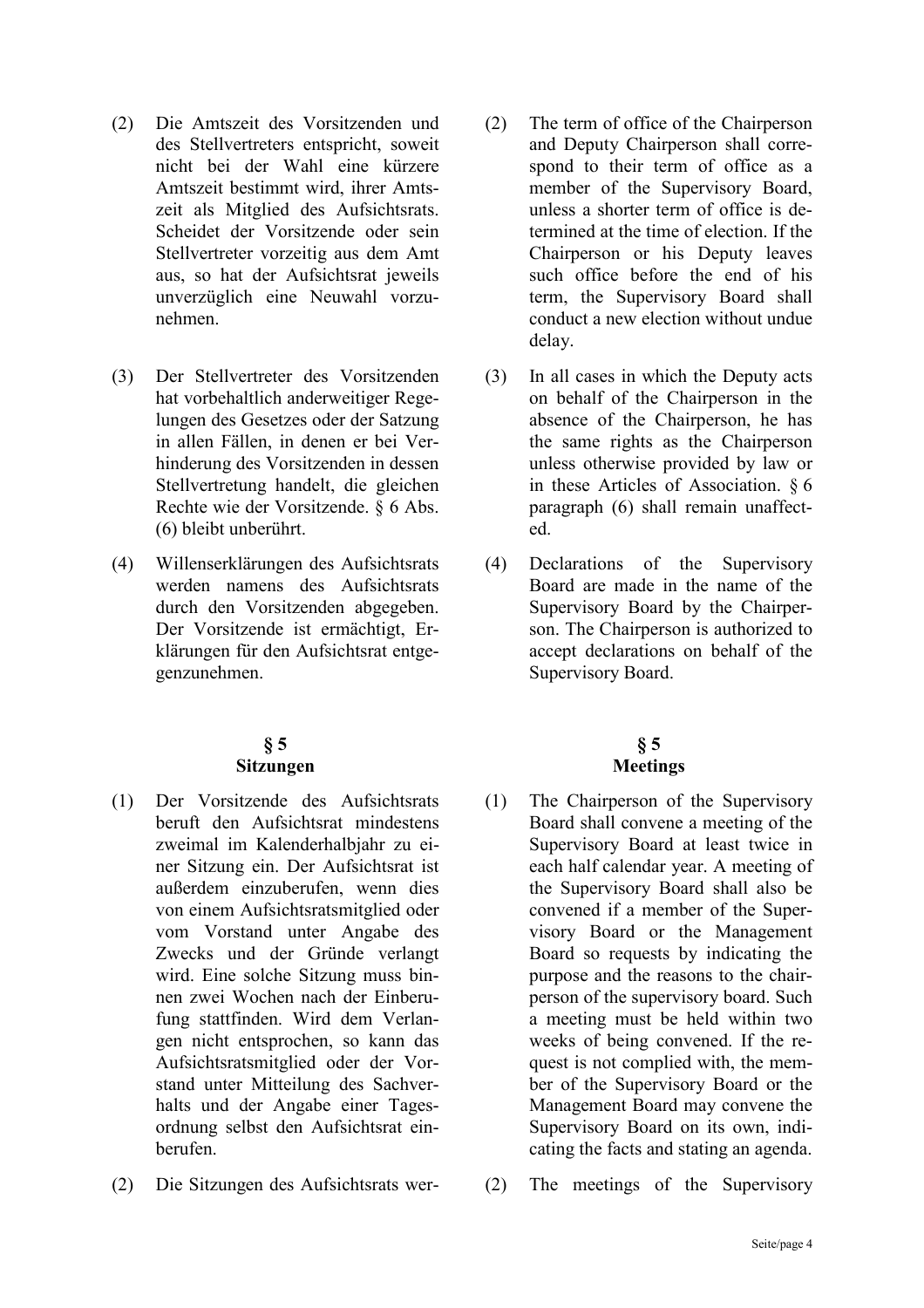den vom Vorsitzenden unter Einhaltung einer Frist von mindestens vierzehn Tagen einberufen, wobei der Tag der Absendung der Einladung und der Tag der Sitzung nicht mitgerechnet werden. Die Einberufung kann schriftlich, per Telefax, per E-Mail oder mittels sonstiger gebräuchlicher Kommunikationsmittel erfolgen. Der Vorsitzende kann diese Frist in dringenden Fällen abkürzen und die Sitzung mündlich oder fernmündlich einberufen. Mit der Einladung sollen die Gegenstände der Tagesordnung mitgeteilt werden. Beschlussanträge zu Gegenständen der Tagesordnung sollen rechtzeitig vor der Sitzung mitgeteilt werden.

- (3) Der Vorsitzende kann eine einberufene Sitzung nach pflichtgemäßem Ermessen aufheben oder verlegen. Er bestellt den Protokollführer und entscheidet über die Zuziehung von Sachverständigen und Auskunftspersonen zur Beratung über einzelne Gegenstände der Tagesordnung.
- (4) Sitzungssprache ist Englisch. Aufsichtsratsmitglieder, die nicht der englischen Sprache mächtig sind, können verlangen, dass ihnen auf Kosten der Gesellschaft ein Simultandolmetscher zur Seite gestellt wird.
- (5) Die Mitglieder des Vorstands nehmen an den Sitzungen teil, soweit der Vorsitzende des Aufsichtsrats nichts anderes bestimmt.

# **§ 6 Beschlussfassung**

(1) Auf Anordnung des Vorsitzenden oder mit Zustimmung aller Mitglieder des Aufsichtsrats können Sitzungen auch in Form einer Telefonkonferenz oder mittels sonstiger elektro-

Board shall be called at least fourteen days in advance by the chairperson of the Supervisory Board, not including the day on which the invitation is sent and the day of the meeting itself. Notice of meetings may be given in writing, by telefax, by e-mail or any other customary means of communication. In urgent cases the chairperson may shorten this period and may call the meeting orally or by telephone. The items on the agenda should be notified with the convocation. Proposals for resolutions on items on the agenda should be notified in due time before the meeting.

- (3) The Chairperson may cancel or postpone a convened meeting at his due discretion. He appoints the keeper of the minutes and decides on the consultation of experts and persons providing information for the discussion of individual items on the agenda.
- (4) Meetings are held in the English language. Any member of the Supervisory Board who is not in command of the English language can demand that he or she be assisted by a simultaneous interpreter.
- (5) The members of the Management Board shall participate in the meetings unless otherwise determined by the Chairperson of the Supervisory Board.

# **§ 6 Resolutions**

(1) At the order of the Chairperson or with the consent of all Supervisory Board members, the meetings of the Supervisory Board may also be held in the form of a telephone conference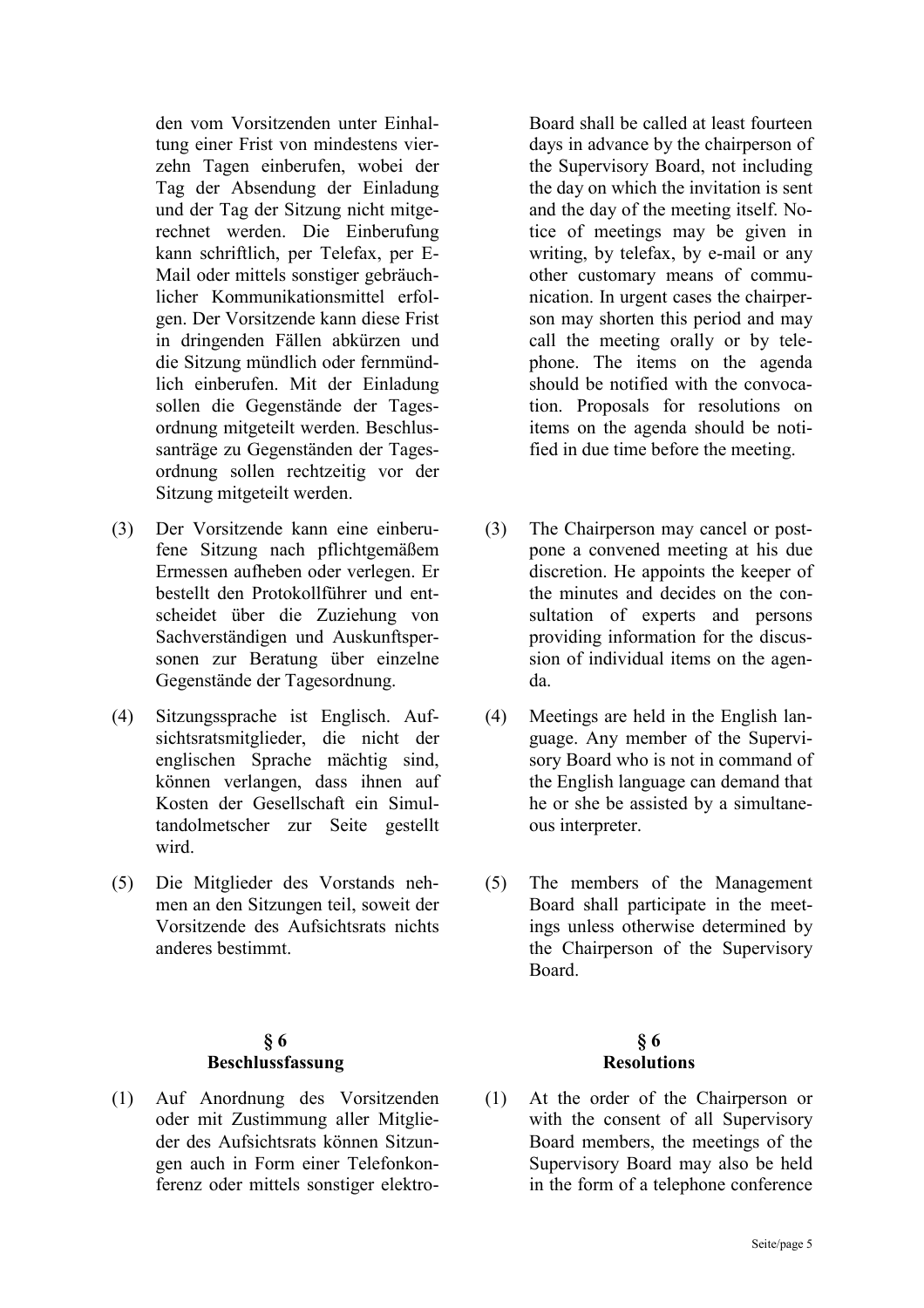nischer Kommunikationsmittel (insbesondere Videokonferenz) abgehalten; ferner können einzelne Aufsichtsratsmitglieder telefonisch oder mittels elektronischer Kommunikationsmittel (insbesondere Videoübertragung) zugeschaltet werden: In diesen Fällen kann die Beschlussfassung (auch) im Wege der Telefonkonferenz oder mittels sonstiger elektronischer Kommunikationsmittel (insbesondere Videokonferenz) erfolgen. Abwesende bzw. nicht an der Konferenzschaltung teilnehmende oder zugeschaltete Aufsichtsratsmitglieder können auch dadurch an der Beschlussfassung des Aufsichtsrats teilnehmen, dass sie schriftliche Stimmabgaben durch ein anderes Aufsichtsratsmitglied überreichen lassen. Als schriftliche Stimmabgabe gilt eine in Textform übermittelte Stimmabgabe. Darüber hinaus können sie ihre Stimme auch nachträglich innerhalb einer vom Vorsitzenden des Aufsichtsrats zu bestimmenden angemessenen Frist per Telefax, per E-Mail oder mittels sonstiger gebräuchlicher Kommunikationsmittel abgeben. Ein Recht zum Widerspruch gegen die vom Vorsitzenden angeordnete Form der Beschlussfassung besteht nicht.

- (2) Der Vorsitzende leitet die Sitzung. Er bestimmt die Reihenfolge, in der die Gegenstände der Tagesordnung verhandelt werden sowie die Art und Reihenfolge der Abstimmungen. Er kann die Beratung und Beschlussfassung über einzelne Gegenstände der Tagesordnung nach pflichtgemäßem Ermessen vertagen.
- (3) Eine Beschlussfassung über Gegenstände der Tagesordnung, die nicht in der Einladung enthalten waren und auch nicht bis zum dritten Tag vor der Sitzung mitgeteilt worden sind, ist nur zulässig, wenn kein Aufsichtsratsmitglied widerspricht. Abwesen-

or by other electronic means of communication (especially by video conference); further, individual members of the Supervisory Board may be connected to the meetings via telephone or by other electronic means of communication (especially by video link). In such cases resolutions may (also) be passed by way of the telephone conference or by other electronic means of communication (especially by video conference). Absent members of the Supervisory Board or members who do not participate in, or are not connected to, the telephone or video conference can also participate in the passing of resolutions by submitting their votes in writing through another Supervisory Board member. Votes in writing means a vote which is submitted in text form. In addition, they may also cast their vote following the meeting within a reasonable period as determined by the chairperson of the Supervisory Board by telefax, by e-mail or any other customary means of communication. Objections to the form of voting determined by the Chairperson are not permitted.

- (2) The Chairperson shall lead the meeting. He shall determine the sequence in which the items on the agenda are discussed and the type and sequence of voting. He may postpone the discussion and passing of resolutions on individual items on the agenda at his due discretion.
- (3) A resolution on items on the agenda that were not included in the convocation and were not notified by the third day before the meeting is only permissible if no member of the Supervisory Board objects. In such a case, absent members shall be given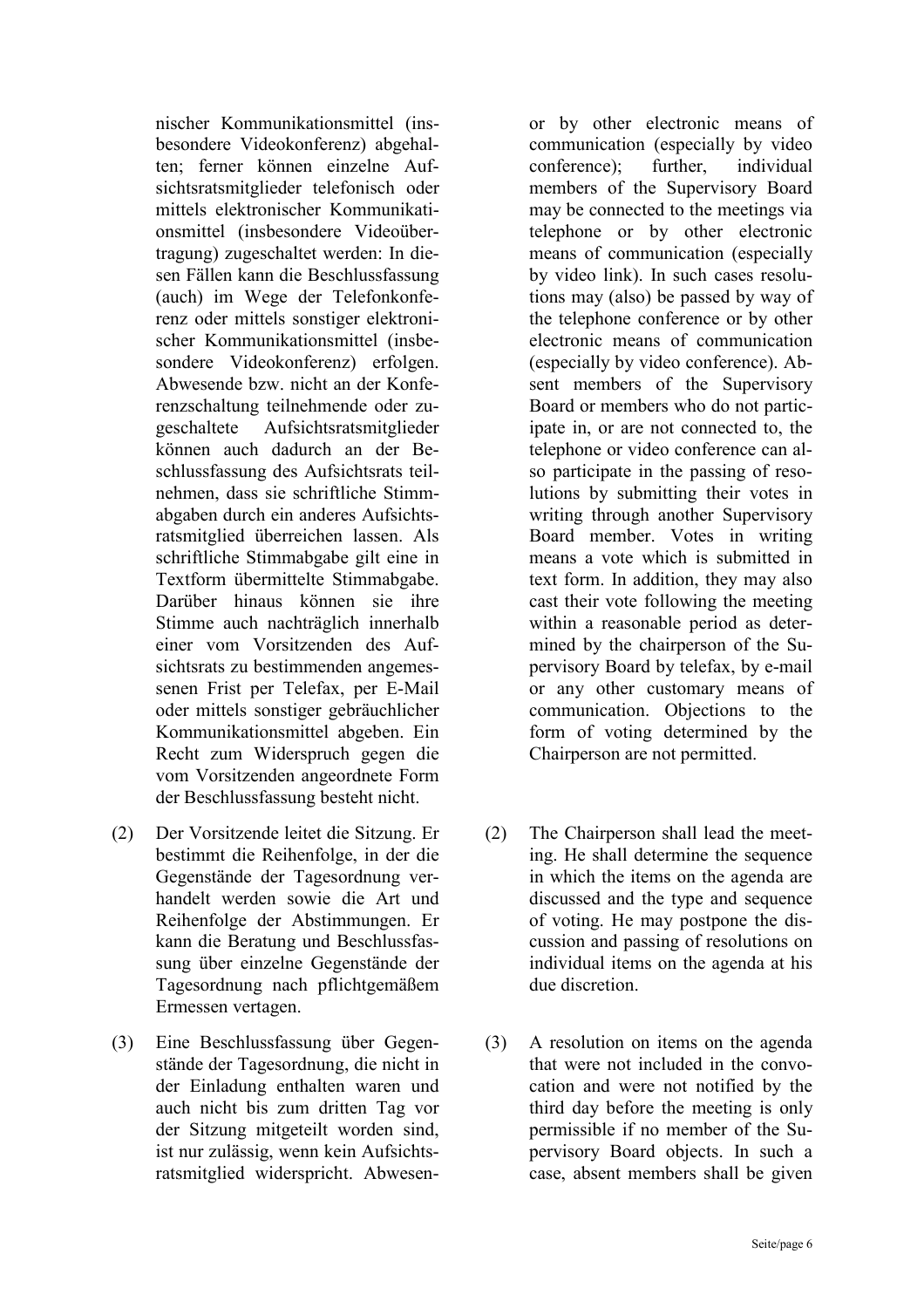den Mitgliedern ist in einem solchen Fall Gelegenheit zu geben, binnen einer vom Vorsitzenden des Aufsichtsrats zu bestimmenden angemessenen Frist schriftlich, per Telefax, per E-Mail oder mittels sonstiger gebräuchlicher Kommunikationsmittel der Beschlussfassung zu widersprechen oder ihre Stimme abzugeben. Der Beschluss wird erst wirksam, wenn kein abwesendes Aufsichtsratsmitglied innerhalb der Frist widersprochen hat. Telefonisch oder mittels elektronischer Kommunikationsmittel zugeschaltete Mitglieder des Aufsichtsrats gelten als anwesend.

- (4) Beschlussfassungen können auch außerhalb von Sitzungen schriftlich, per Telefax, per E-Mail oder mittels sonstiger vergleichbarer Kommunikationsmittel sowie in Kombination der vorgenannten Formen erfolgen, wenn der Vorsitzende des Aufsichtsrats dies unter Beachtung einer angemessenen Frist anordnet oder sich alle Aufsichtsratsmitglieder an der Beschlussfassung beteiligen. Ein Recht zum Widerspruch gegen die vom Vorsitzenden angeordnete Form der Beschlussfassung besteht auch insoweit nicht.
- (5) Der Aufsichtsrat ist beschlussfähig, wenn mindestens die Hälfte der Mitglieder, aus denen der Aufsichtsrat zu bestehen hat und in jedem Fall aber mindestens drei Mitglieder an der Beschlussfassung teilnehmen. Abwesende bzw. nicht telefonisch oder über elektronische Kommunikationsmittel (insbesondere Videokonferenz) teilnehmende oder zugeschaltete Aufsichtsratsmitglieder, die nach Maßgabe von Absatz (1) bzw. Absatz (4) ihre Stimme abgeben, sowie Mitglieder, die sich bei der Beschlussfassung der Stimme enthalten, nehmen in diesem Sinne an der Beschlussfas-

the opportunity to object to the resolution or to cast their vote in writing, by telefax, by e-mail or by other customary means of communication within a reasonable period to be determined by the Chairperson of the Supervisory Board. The resolution shall only become effective if no absent Supervisory Board member has objected within the period. Members of the Supervisory Board who are connected by telephone or electronic means of communication shall be deemed to be present.

- (4) Resolution may also be adopted outside of meetings in writing, by telefax or by e-mail or any other comparable means of communication, whereas the aforementioned forms may also be combined, at the order of the chairperson of the Supervisory Board if preceded by reasonable notice or if all members of the Supervisory Board participate in the adoption of the resolution. Objections to the form of voting determined by the chairperson are for this purpose not permitted.
- (5) The Supervisory Board has a quorum if at least half of the members of which it has to consist, and in any event at least three members take part in the voting. Absent members of the Supervisory Board or members who do not participate or are connected via telephone or via other electronic means of communication (especially via video conference) and who cast their vote in accordance with paragraph (1) or paragraph (4) as well as members who abstain from voting are considered to take part in the voting for this purpose.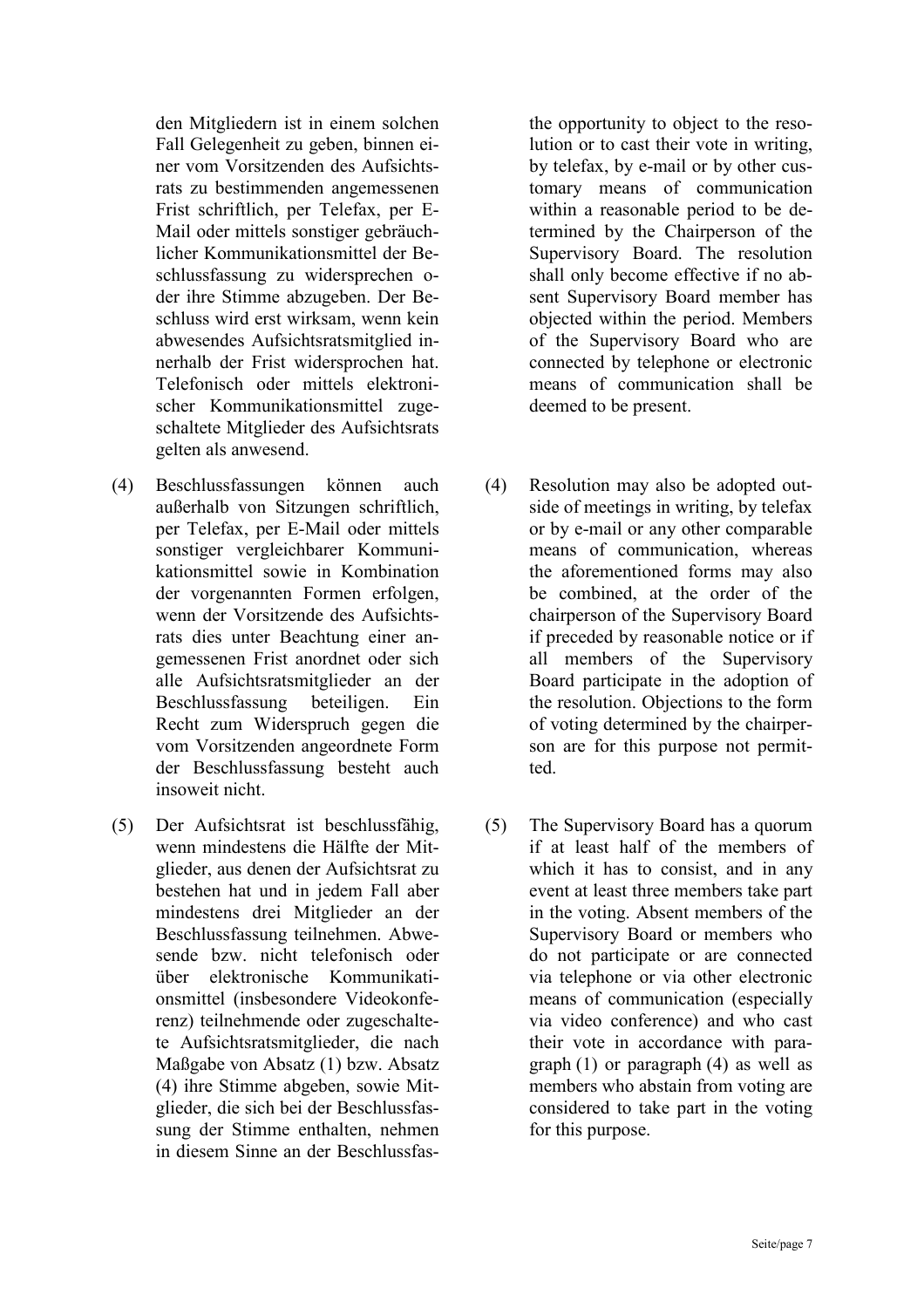sung teil.

- (6) Beschlüsse des Aufsichtsrats werden, soweit das Gesetz nicht zwingend etwas anderes bestimmt, mit einfacher Mehrheit der abgegebenen Stimmen gefasst. Stimmenthaltungen gelten in diesem Sinne nicht als abgegebene Stimmen. Ergibt eine Abstimmung im Aufsichtsrat Stimmengleichheit, so kann jedes Aufsichtsratsmitglied eine erneute Abstimmung über denselben Gegenstand verlangen. Ergibt auch die erneute Abstimmung Stimmengleichheit, gibt die Stimme des Aufsichtsratsvorsitzenden den Ausschlag. Dem Stellvertreter steht dieses Recht nicht zu.
- (7) Der Vorsitzende hat die Beschlüsse des Aufsichtsrats vorzubereiten und auszuführen.

#### **§ 7**

### **Niederschriften über Sitzungen und Beschlüsse**

- (1) Über die Beschlüsse und Sitzungen des Aufsichtsrats im Sinne von § 6 Abs. (1) sowie über in diesen Sitzungen verabschiedete Beschlüsse sind Niederschriften zu fertigen, die vom Vorsitzenden zu unterzeichnen sind. In der Niederschrift sind der Ort und der Tag der Sitzung, die Teilnehmer, die Gegenstände der Tagesordnung, der wesentliche Inhalt der Verhandlungen und die Beschlüsse des Aufsichtsrats anzugeben. Die Niederschrift ist jedem Aufsichtsratsmitglied unverzüglich zu übersenden. Eine Übersendung per E-Mail oder mittels sonstiger vergleichbarer Kommunikationsmittel ist ausreichend.
- (2) Beschlüsse außerhalb von Sitzungen im Sinne von § 6 Abs. (4) werden vom Vorsitzenden schriftlich festgehalten. Die Niederschrift wird jedem
- (6) Unless otherwise provided by mandatory law, resolutions of the Supervisory Board are passed with a simple majority of the votes cast. Abstentions in a vote shall not count as a vote cast in this case. If a voting in the Supervisory Board results in a tie, every Supervisory Board member is entitled to request a second vote on the same issue. If the second vote also results in a tie, the vote of the chairperson of the Supervisory Board shall bed the casting vote. The deputy chairperson shall not have this right.
- (7) The Chairperson shall prepare and implement the resolutions of the Supervisory Board.

# **§ 7 Minutes of Meetings and Resolutions**

- (1) Minutes shall be taken of the resolutions and meetings of the Supervisory Board in the meaning of  $\S$  6 paragraph (1) and the resolutions adopted in such meetings which shall be signed by the chairperson. The minutes shall include the venue and date of the meeting, the participants, the items on the agenda, the main content of discussion and the resolutions of the Supervisory Board. The minutes shall be transmitted to each member of the Supervisory Board without delay. Transmission by email or other comparable means of communication shall be sufficient.
- (2) Resolutions which were adopted outside meetings within the meaning of § 6 paragraph (4) have to be recorded by the chairperson in writing. The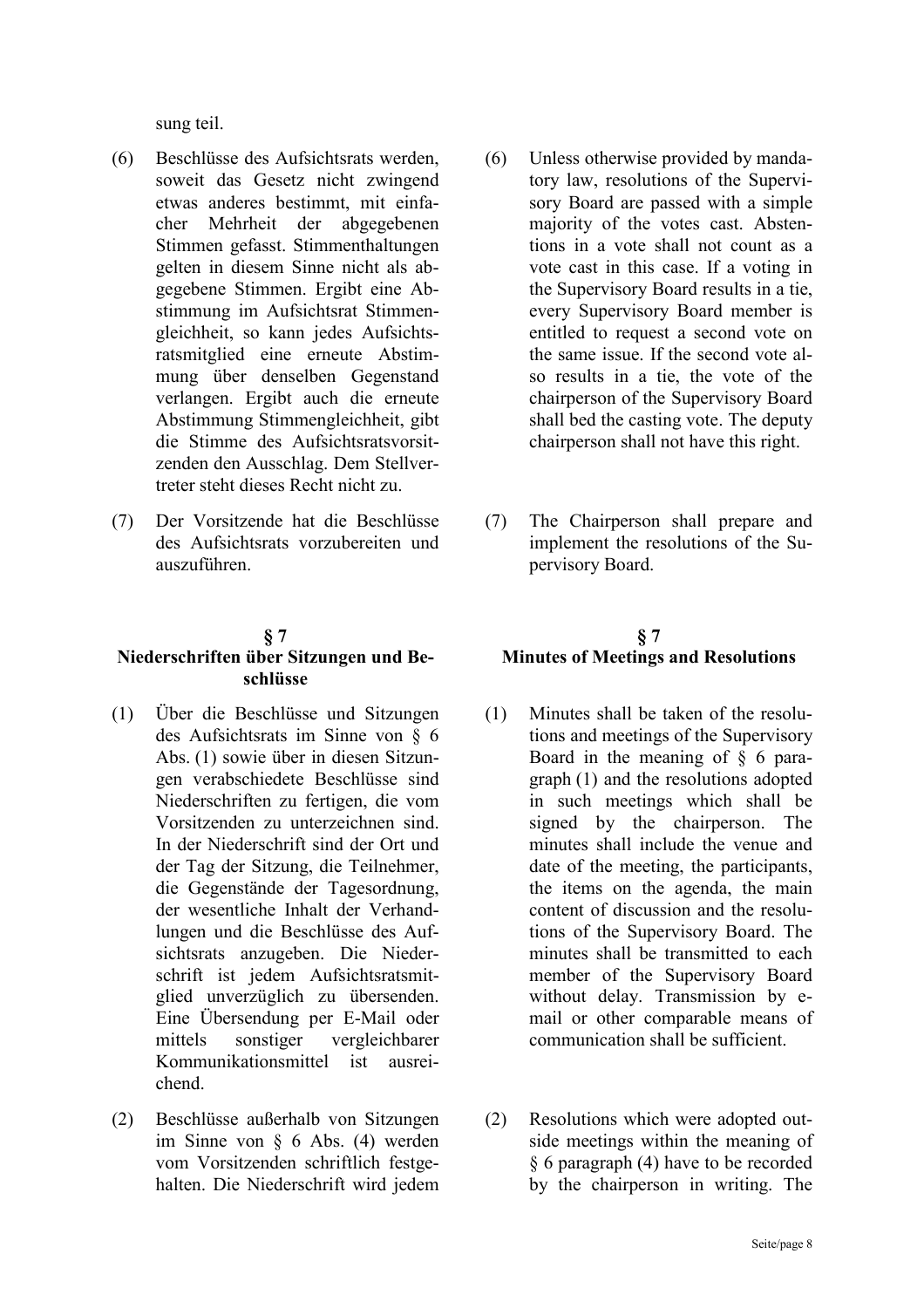Aufsichtsratsmitglied unverzüglich in Abschrift zugeleitet. Außerdem werden solche Beschlüsse in die Niederschrift über die nächste Sitzung aufgenommen.

- (3) Die Niederschrift nach Absatz (1) oder Absatz (2) gilt als genehmigt, wenn kein Mitglied des Aufsichtsrats, das an der Beschlussfassung teilgenommen hat, innerhalb eines Monats seit Absendung in Textform beim Vorsitzenden widersprochen hat.
- (4) Die vom Aufsichtsrat gefassten Beschlüsse können in der Sitzung im Wortlaut protokolliert und sogleich vom Vorsitzenden unterzeichnet werden. Soweit Beschlüsse in der Sitzung in dieser Form gesondert protokolliert werden, ist ein Widerspruch nur in der Sitzung möglich.

### **§ 8**

#### **Allgemeine Regelungen zu Ausschüssen**

- (1) Der Aufsichtsrat bildet aus seiner Mitte einen Prüfungsausschuss (§ 9), einen Nominierungsausschuss (§ 10) und einen Personal- & Vergütungsausschuss (§ 11). Weitere Ausschüsse werden bei Bedarf gebildet.
- (2) Der Aufsichtsrat bestellt je ein Ausschussmitglied zum Ausschussvorsitzenden, soweit diese Geschäftsordnung keine Regelung trifft. Er kann ein Ausschussmitglied zum stellvertretenden Ausschussvorsitzenden bestellen.
- (3) Die Sitzungen der Ausschüsse werden durch den jeweiligen Ausschussvorsitzenden einberufen. Jedes Mitglied hat das Recht, unter Angabe des Grundes die Einberufung einer Sitzung zu verlangen. Die Einberufungsfrist soll in der Regel eine Woche nicht unterschreiten.

minutes shall be forwarded to each member of the Supervisory Board without delay. In addition, such resolutions shall be included in the minutes of the next meeting.

- (3) The minutes pursuant to paragraph (1) or paragraph (2) shall be deemed approved if no member of the Supervisory Board who participated in the passing of the resolution has objected to them in text form to the Chairperson within one month after the minutes have been sent.
- (4) The resolutions passed by the Supervisory Board may be recorded in the meeting with their relevant wording and immediately signed by the Chairperson. Insofar as resolutions are recorded separately in this form at the meeting, an objection is only possible at the meeting.

# **§ 8**

#### **General Provisions on Committees**

- (1) The Supervisory Board establishes an Audit Committee (§ 9), a Nomination Committee (§ 10) and a Personnel  $\&$ Compensation Committee  $(\S 11)$ from its midst. Further committees shall be formed as required.
- (2) The Supervisory Board shall appoint one Committee member to be Chairperson of each committee, unless otherwise provided in these Rules of Procedure. It may appoint one Committee member as Deputy Committee Chairman.
- (3) The meetings of the Committees shall be convened by the respective Committee Chairperson. Each member has the right to request that a meeting be convened, stating the reason. As a rule, the notice period for convening meetings shall not be less than one week.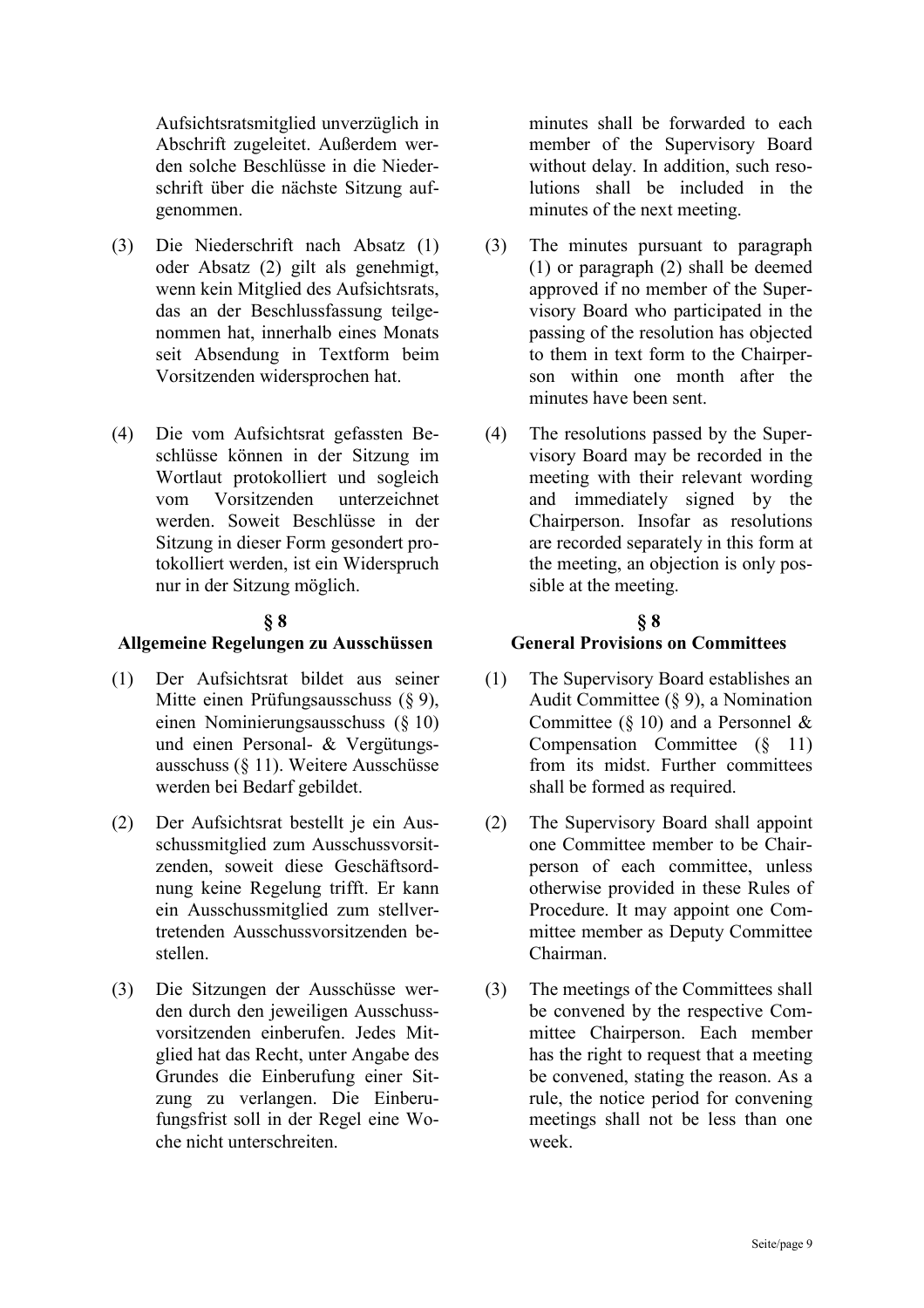- (4) Ausschüsse, die anstelle des Aufsichtsrats entscheiden, sind nur beschlussfähig, wenn die Hälfte der Mitglieder, mindestens aber drei Mitglieder an der Beschlussfassung teilnehmen.
- (5) Die jeweiligen Ausschussvorsitzenden berichten regelmäßig an den Aufsichtsrat über die Arbeit der Ausschüsse.
- (6) Für die innere Ordnung der Ausschüsse gelten § 5 Abs. (2) Satz 2 und 3, Abs. (3), Abs. (4) und Abs. (5) und §§ 6 und 7 entsprechend, soweit nicht in § 8 bis § 11 etwas anderes bestimmt ist.

# **§ 9 Prüfungsausschuss**

- (1) Der Prüfungsausschuss besteht aus drei Mitgliedern.
- (2) Der Prüfungsausschuss befasst sich mit der Überwachung des Rechnungslegungsprozesses, der Wirksamkeit des internen Kontrollsystems, des Risikomanagementsystems und des internen Revisionssystems sowie der Abschlussprüfung, hier insbesondere der Auswahl und der Unabhängigkeit des Abschlussprüfers und der vom Abschlussprüfer zusätzlich erbrachten Leistungen. Der Prüfungsausschuss kann Empfehlungen oder Vorschläge zur Gewährleistung der Integrität des Rechnungslegungsprozesses unterbreiten. Zudem überwacht und prüft der Prüfungsausschuss das Compliance-Management-System und die vom Vorstand ergriffenen Compliance-Maßnahmen und befasst sich mit Compliance-Fällen, in die der Vorstand persönlich involviert ist. Ferner entscheidet er anstelle des Aufsichtsrats über die Zustimmung zu Verträgen (mit Ausnahme von Anstellungs- oder Dienstverträ-
- (4) Committees that adopt resolutions in place of the Supervisory Board shall only constitute a quorum if half of the members, but at least three members, participate in the adoption of the resolution.
- (5) The respective Committee Chairperson report regularly to the Supervisory Board on the work of the Committees.
- (6) The internal organization of the Committees shall be governed by  $\S$  5 paragraph (2) sentence 2 and 3, paragraph (3), paragraph (4) and paragraph (5) and by  $\S$  6 and 7 unless otherwise provided in § 8 to § 11.

# **§ 9 Audit Committee**

- (1) The Audit Committee consists of three members.
- (2) The Audit Committee is to monitor the accounting process, the effectiveness of the internal control system, the risk management system, and the internal accounting control system as well as the auditing of financial statements, and in this regard particularly the selection and the independence of the auditor of the annual accounts and the services additionally provided by the auditor of the annual accounts. The Audit Committee may make recommendations or suggestions on how to warrant the integrity of the accounting process. In addition, the Audit Committee shall review and monitor the compliance management system and the compliance actions taken by the Management Board, deal with compliance cases, where the Management Board is personally involved. Further, it decides in lieu of the Supervisory Board on the approval of agreements (with the exception of employment and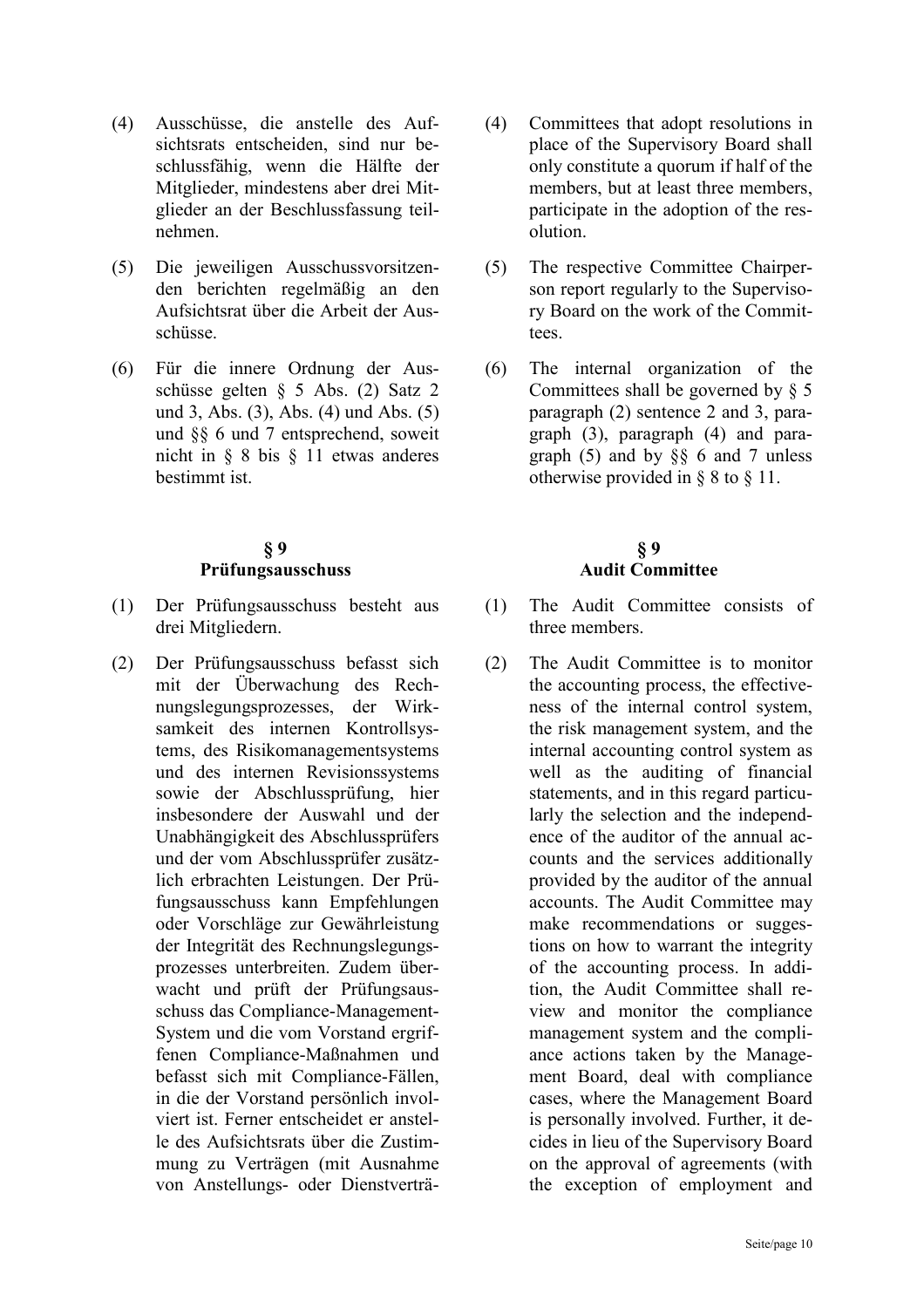gen), sonstigen Rechtsgeschäften und Investitionen bis zur Grenze des doppelten Betrags, der im Einzelfall die Zustimmungspflicht nach der Geschäftsordnung für den Vorstand auslöst.

# **§ 10 Nominierungsausschuss**

- (1) Der Nominierungsausschuss besteht aus drei Mitgliedern.
- (2) Der Nominierungsausschuss tritt bei Bedarf zusammen und schlägt dem Aufsichtsrat für dessen Wahlvorschläge an die Hauptversammlung geeignete Kandidaten für den Aufsichtsrat vor. Bei den Vorschlägen wird auf die internationale Tätigkeit des Unternehmens, potenzielle Interessenkonflikte sowie Vielfalt (Diversity) geachtet. Zudem bereitet der Nominierungsausschuss die regelmäßige Effizienzüberprüfung gemäß § 1 Abs. 3 vor und unterstützt den Vorsitzenden bei internen Angelegenheiten des Aufsichtsrats.

#### **§ 11**

#### **Personal- und Vergütungsausschuss**

- (1) Der Personal- und Vergütungsausschuss besteht aus drei Mitgliedern.
- (2) Der Personal- und Vergütungsausschuss tritt bei Bedarf zusammen und legt die Vergütungssysteme für die Mitglieder des Vorstands fest, bewertet sie und schlägt sie den Aktionären zur Genehmigung vor. Zudem schlägt der Personal- und Vergütungsausschuss konkrete Ziele vor und überprüft die jährliche Erreichung der Short-Term-Incentive- und Long-Term-Incentive-Ziele, überprüft und

service agreements), other transactions and investments up to the limit of twice the amount which leads in the individual case to the approval requirement pursuant the Rules of Procedure for the Management Board.

# **§ 10 Nomination Committee**

- (1) The Nomination Committee consists of three members.
- (2) The Nomination Committee meets as required and proposes suitable candidates for the Supervisory Board to the Supervisory Board for its election proposals to the General Meeting. The proposals take into account the international activities of the company, potential conflicts of interest, and diversity. In addition, the Nomination Committee shall prepare a periodical review of the Supervisory Board efficiency in accordance with Sec. 1 para. 3 and support the Chairperson regarding internal affairs of the Supervisory Board.

#### **§ 11**

#### **Personnel and Compensation Committee**

- (1) The Personnel and Compensation Committee consists of three members.
- (2) The Personnel and Compensation Committee shall meet when necessary and set, assess and recommend for shareholder approval the remuneration systems for the members of the Management Board. The Personnel and Compensation Committee shall also propose specific targets and review annual achievements of Short Term Incentive and Long Term Incentive objectives, review and pro-